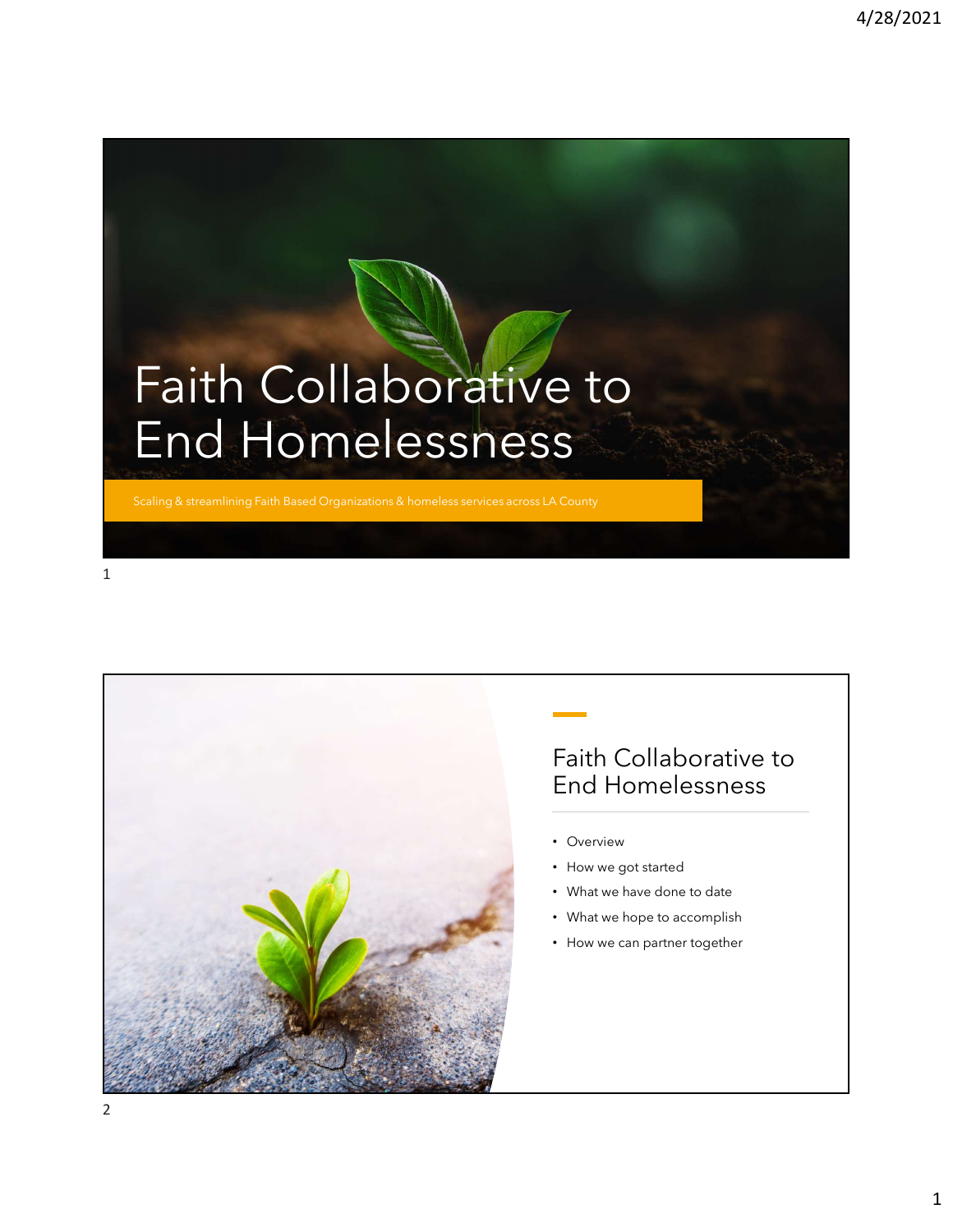

3

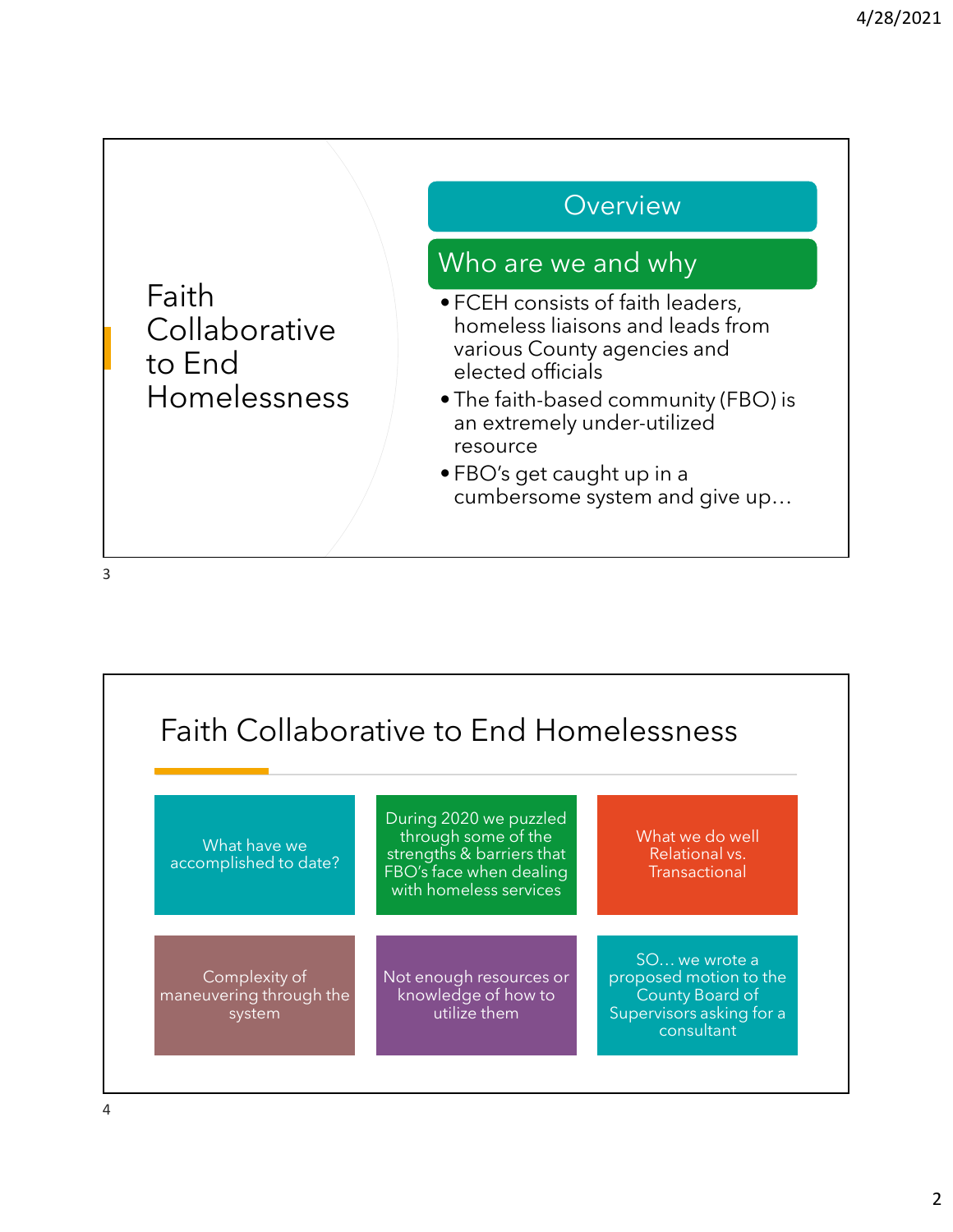